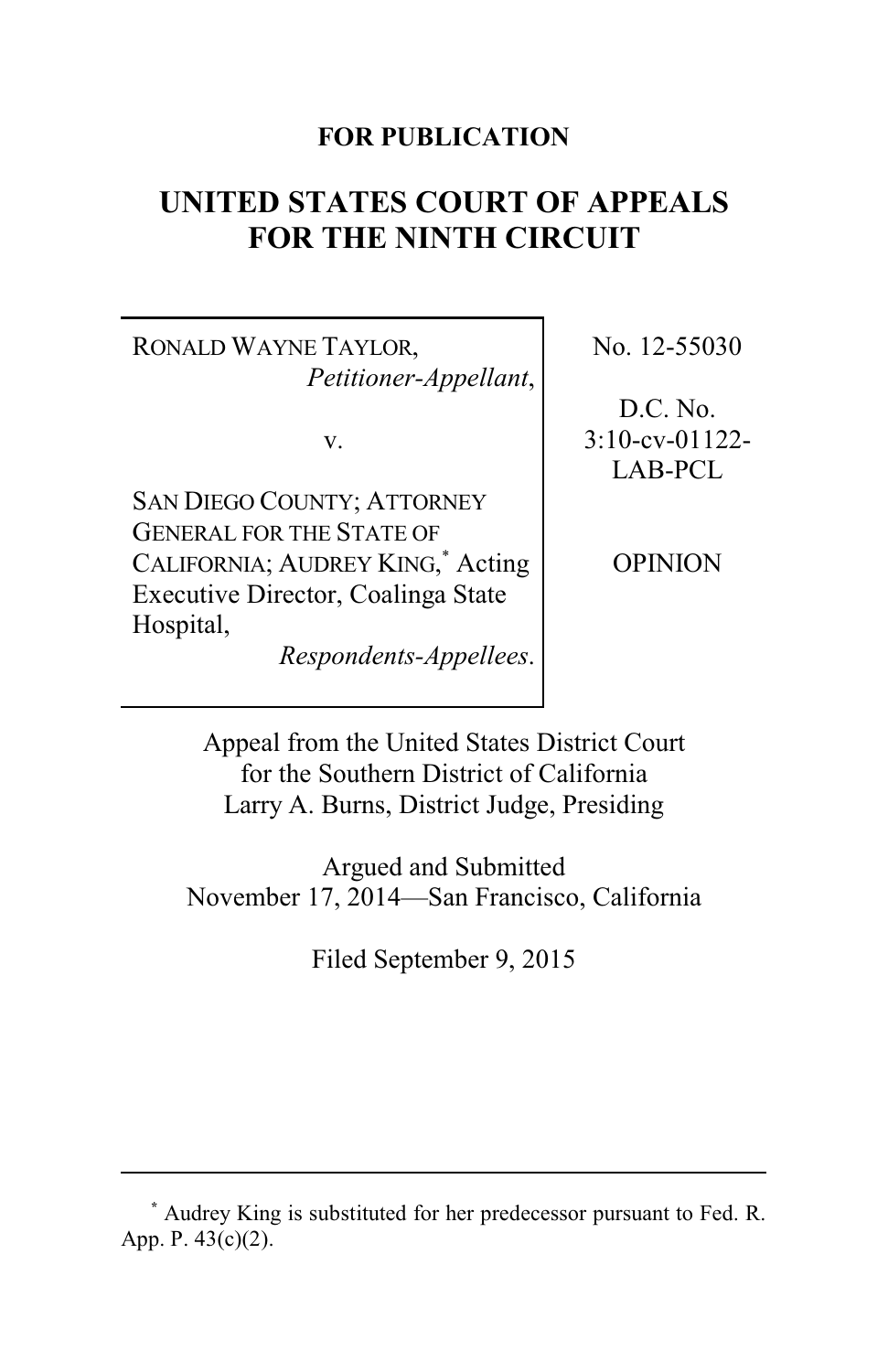Before: Michael Daly Hawkins and Johnnie B. Rawlinson, Circuit Judges, and Barbara M. G. Lynn, District Judge. **\*\***

Opinion by Judge Rawlinson

# **SUMMARY\*\*\***

# **Habeas Corpus**

The panel affirmed the district court's denial of a habeas corpus petition challenging a state-court order committing the petitioner indefinitely for involuntary treatment as a sexually violent predator.

The panel held that the district court did not err in denying a claim that California's Sexually Violent Predator Act violates the Equal Protection Clause because it contains release procedures that are more onerous than those placed on other civilly committed detainees. The panel concluded that individuals committed under California's Lanterman-Petris Short Act were not similarly situated to those committed under the SVPA.

The panel held that, given the absence of established Supreme Court precedent, the district court also did not err in

**<sup>\*\*</sup>** The Honorable Barbara M. G. Lynn, District Judge for the United States District Court for the Northern District of Texas, sitting by designation.

This summary constitutes no part of the opinion of the court. It has been prepared by court staff for the convenience of the reader.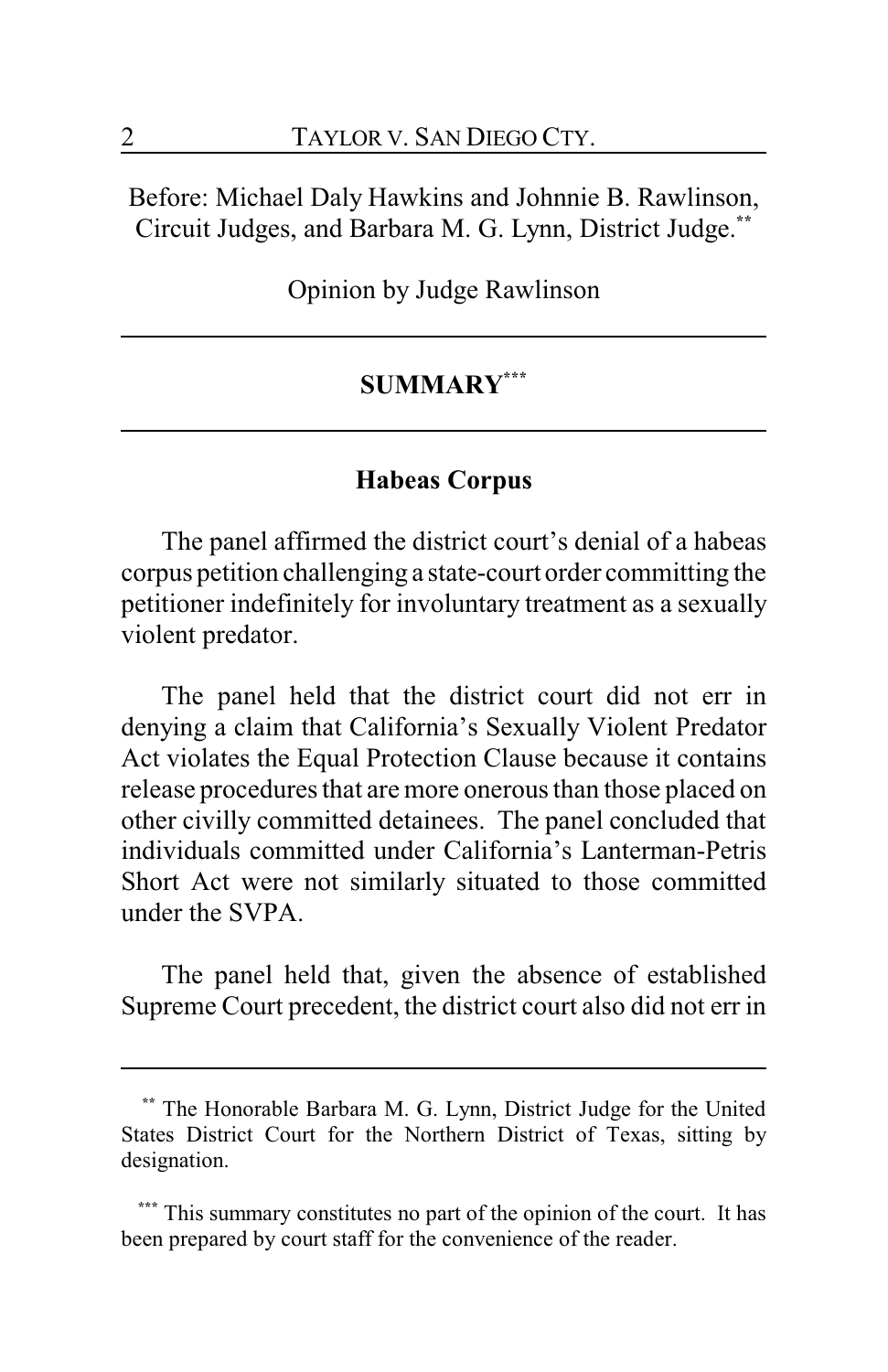denying a claim that the SVPA violates the Due Process Clause because it contains a burden-shifting scheme requiring the detainee to prove that he is no longer a sexually violent predator in order to terminate his commitment.

# **COUNSEL**

Kurt David Hermansen, Law Office of Kurt David Hermansen, San Diego, California, for Petitioner-Appellant.

Kamala D. Harris, Attorney General of California, Julie Garland, Senior Assistant Attorney General, Jennifer A. Jadovitz, Deputy Attorney General, Kevin Vienna (argued), Supervising DeputyAttorneyGeneral, San Diego, California, for Respondent-Appellee.

#### **OPINION**

RAWLINSON, Circuit Judge:

In this appeal, Ronald Taylor (Taylor) seeks federal habeas corpus relief from a state-court order committing him indefinitely for involuntary treatment as a sexually violent predator, in accordance with California law. Two issues were certified for appeal by a motions panel of this Court. The first issue is whether California's Sexually Violent Predator Act violates the Equal Protection Clause because it contains release procedures that are more onerous than those placed on other civilly committed detainees. The second is whether the statute violates the federal Due Process Clause because it contains a burden-shifting scheme requiring the detainee to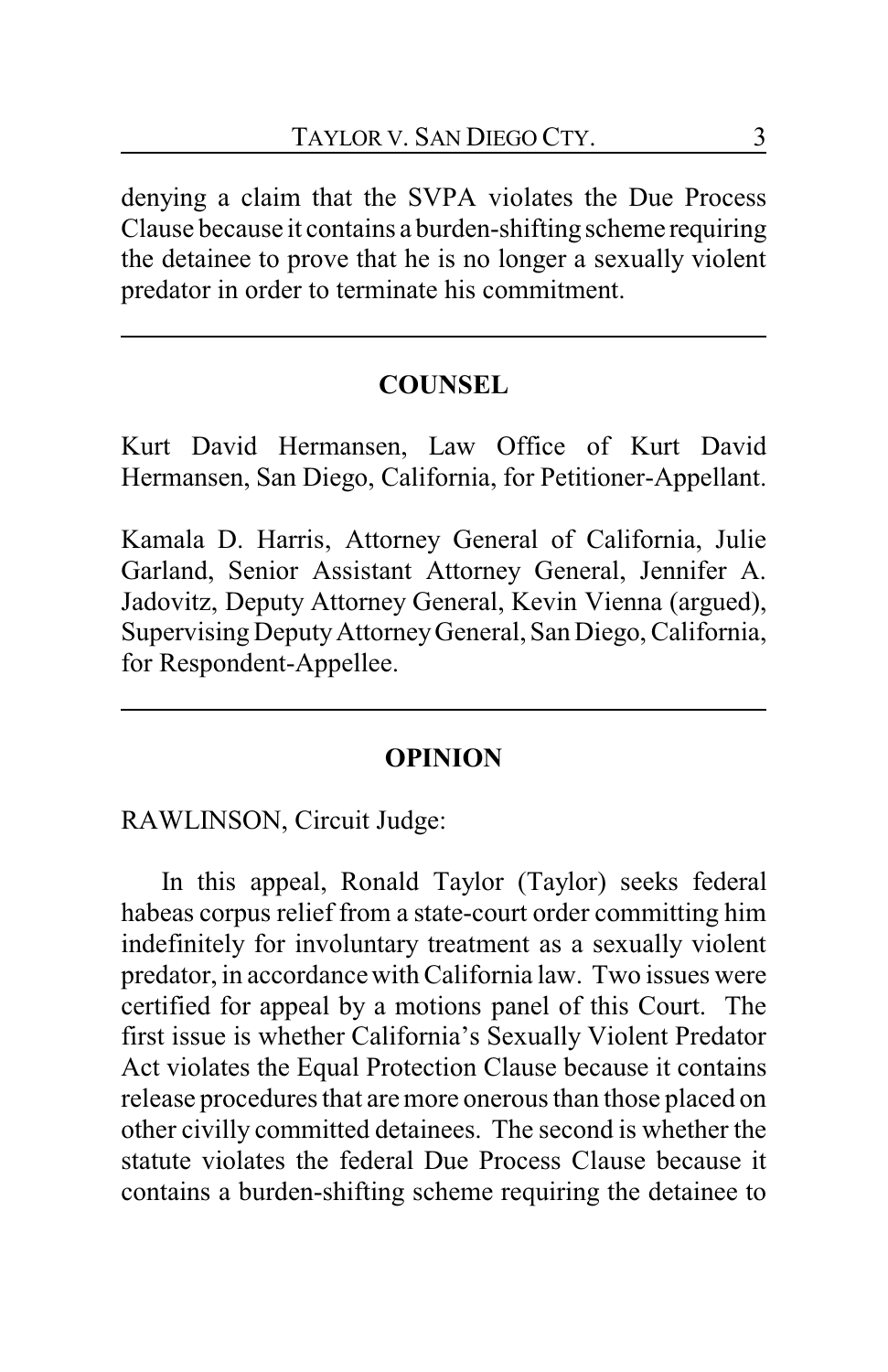prove that he is no longer a sexually violent predator in order to terminate his commitment.

On habeas review, we affirm the district court's denial of Taylor's habeas petition because the state courts' denial of relief was not contrary to or an unreasonable application of controlling Supreme Court precedent.

# *I. BACKGROUND*

Taylor was convicted of committing forcible rape in 1975, 1979, and 1989 against three separate victims. The state courts determined that Taylor was a sexually violent predator, and in 2005, Taylor was committed to the State Department of Mental Health.

The pre-2006 version of the statute limited civil commitments to two-year terms and only permitted extensions when the state proved beyond a reasonable doubt that the committed person remained a sexually violent predator. *See* California Welfare and Institutions Code § 6604 (2005). In late 2006, the statute was substantially changed through the initiative process. Among other changes, Proposition 83 replaced the two-year civil commitment period with an indefinite term of commitment. *See* California Welfare and Institutions Code (W&I) § 6604 (2006); *see also People v. McKee*, 223 P.3d 566, 569–70 (Cal. 2010).

Post-2006, at the initial hearing, the state is still required to prove beyond a reasonable doubt that the individual meets the statutory definition of sexually violent predator. *See*W&I § 6604; *see also McKee*, 223 P.3d at 569–70. Additionally, the 2006 amendment requires the Department of State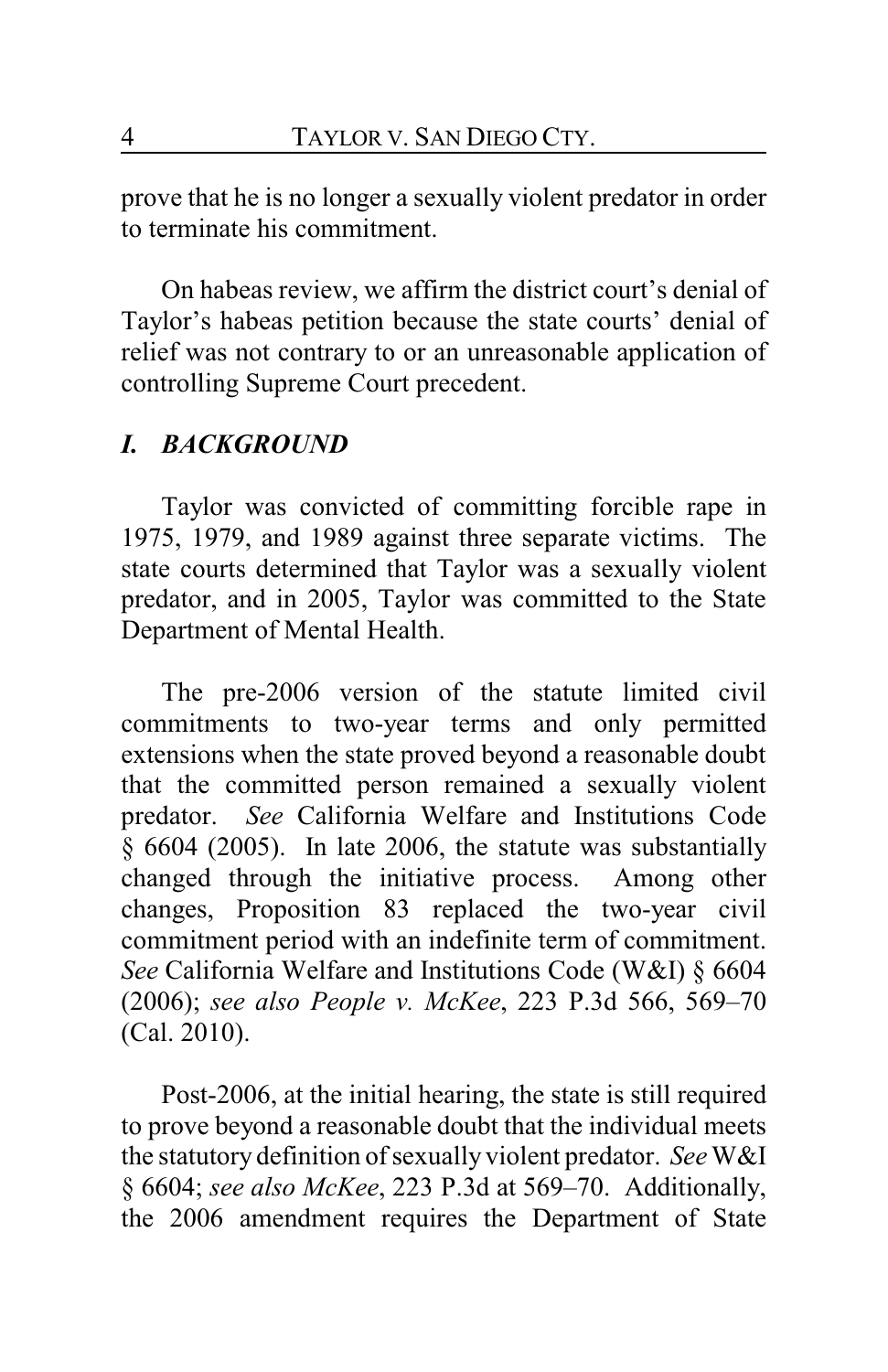Hospitals to annually examine the committed person and file a report indicating whether the person still satisfies the definition of a sexually violent predator, or whether a conditional release or unconditional discharge is appropriate. *See id*. § 6604.9(a),(b).

If the Department of Mental Health finds that the person warrants conditional release or unconditional discharge and the state contests that finding, the state must prove beyond a reasonable doubt that the person still meets the definition of a sexually violent predator. *See id*. §§ 6604.9(d)–(f); 6605. However, a committed person may file a petition for conditional release before the court, "with or without the recommendation or concurrence of the Director of State Hospitals. . . . " *Id*. § 6608(a). In that instance, the committed person must prove by a preponderance of the evidence that he no longer meets the statutory definition of a sexually violent predator. *See id*. § 6608(i).

After the statute was amended, the district attorney filed a civil commitment petition pursuant to the amended statute, seeking to recommit Taylor for an indeterminate period. The trial judge found probable cause to believe that the allegations that Taylor continued to meet the definition of a sexually violent predator were true. A jury trial was held to determine whether Taylor actually continued to meet the statutory definition of a sexually violent predator. During trial, psychologists who had evaluated Taylor testified.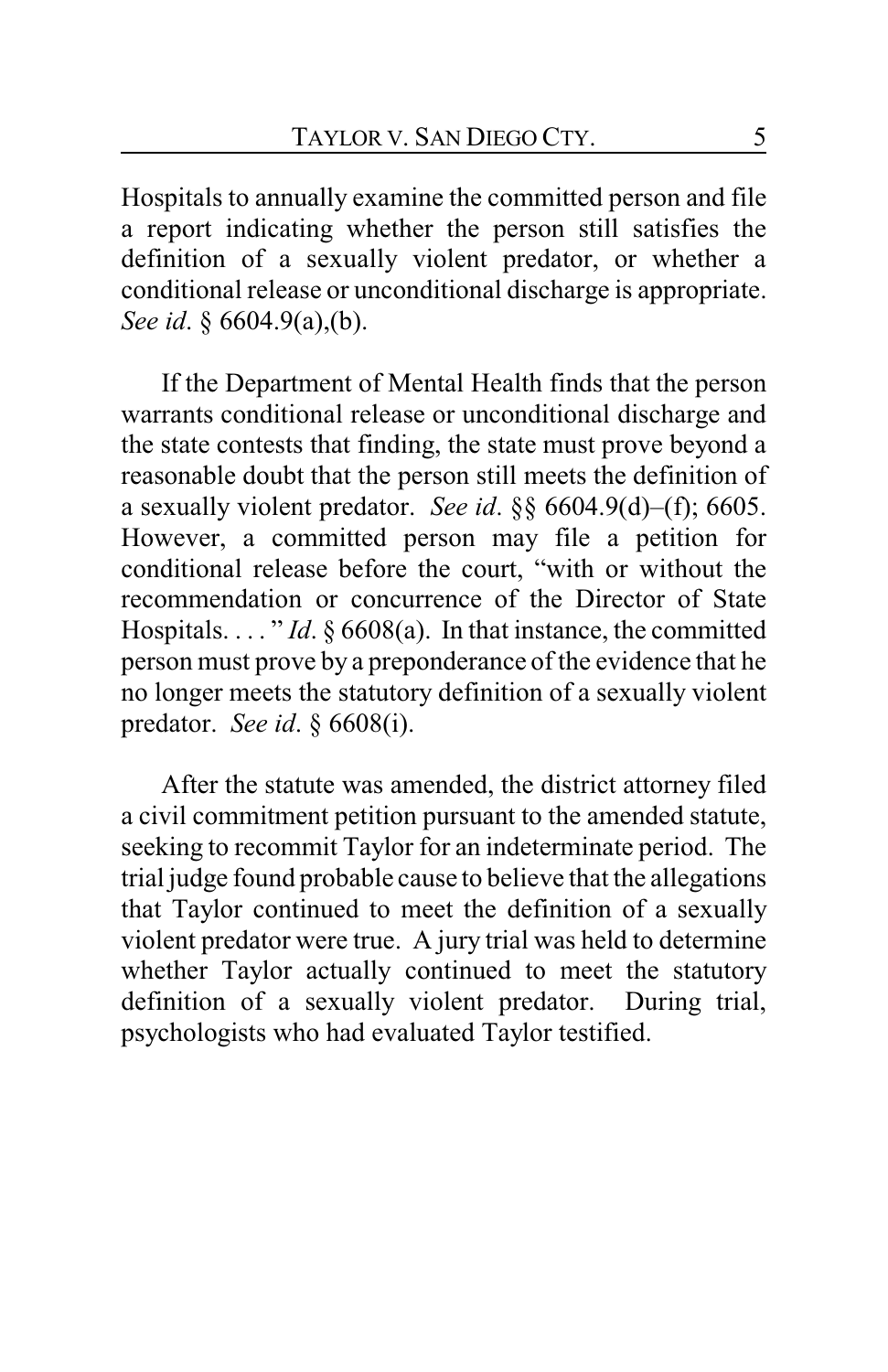#### *A. Trial Testimony.*

#### 1. Dr. Dana Putnam

Dr. Putnam explained that examination of a sexually violent predator includes three prongs: 1) the offense of conviction; 2) the existence of a qualifying mental disorder; and 3) the likelihood that the accused will commit future sexually violent acts due to his mental condition.

Dr. Putnam testified that the sexual offenses committed by Taylor satisfied the first prong of the evaluation criteria.

Dr. Putnam diagnosed Taylor with "paraphilia not otherwise specified relating to non-consenting behavior, nonconsenting sexual behavior, with females."**<sup>1</sup>** He found that Taylor had a clear history of deviant aspects of rape, not found in normative behavior, as evidenced by strangling a fifty-year-old woman before raping her, or placing a pillowcase over a woman's head prior to raping her. He also noted there were "sadistic element[s]" to Taylor's rapes. In addition, Dr. Putnam diagnosed Taylor with antisocial personality disorder, which aggravated the paraphilia disorder. Dr. Putnam also noted Taylor's lack of remorse, as he denied raping the victims or blamed them for the harm he caused. The combination of disorders satisfied the second prong of Dr. Putnam's criteria.

Finally, Dr. Putnam conducted a risk assessment to determine Taylor's likelihood to commit and be convicted of

**<sup>1</sup>** Paraphilia generally involves "intense or current sexual fantasies, urges, or behaviors over a period greater than six months that involve . . . nonconsenting persons. . . ."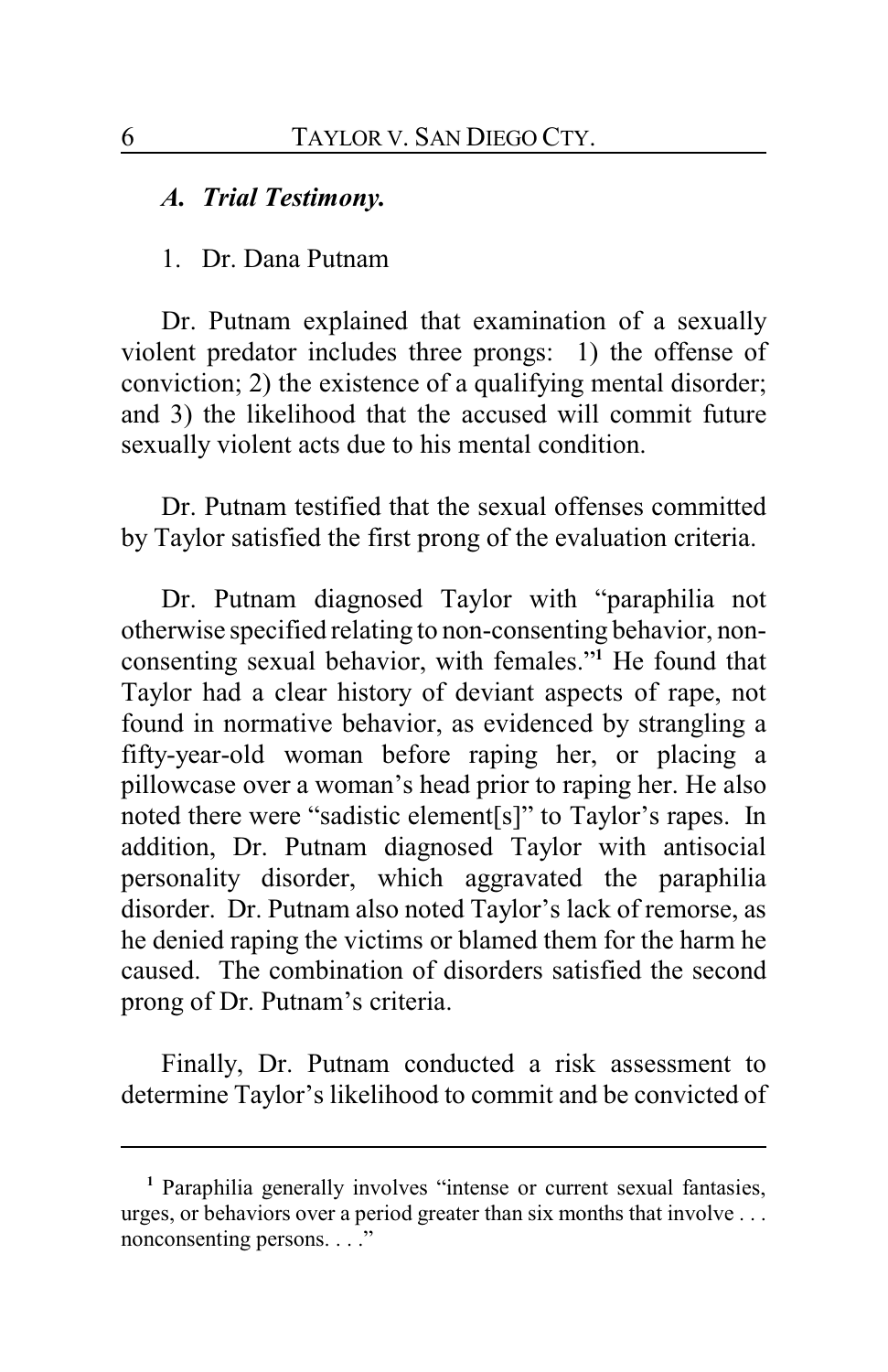another sexual offense. Following the assessment, Dr. Putnam opined "that treatment in the community would not suffice to reduce [Taylor's] risk to the point that he would no longer be likely to commit future sexually violent predatory offenses." Thus, Taylor met all three prongs of Dr. Putnam's criteria for continued civil commitment.

# 2. Dr. John Hupka

Dr. Hupka agreed with Dr. Putnam regarding the appropriate evaluation criteria. He also shared Dr. Putnam's views that Taylor committed qualifying crimes, suffered from paraphilia, a sexual deviance, and from an antisocial personality disorder. Dr. Hupka joined Dr. Putnam in predicting that Taylor would likely engage in sexually violent predatory behavior if released.

The jury returned a verdict finding that Taylor continued to meet the criteria to be civilly committed as a sexually violent predator, and Taylor was committed to the State Department of Mental Health for an indeterminate term.

# *B. State Court Decisions*

Among other arguments made before the California Court of Appeal, Taylor asserted that the civil commitment statute violated state and federal due process by placing the burden of proof on him to establish eligibility for conditional release and violated his state and federal right to equal protection, as sexually violent predators are treated differently than other civilly committed offenders. The Court of Appeal rejected Taylor's due process and equal protection claims.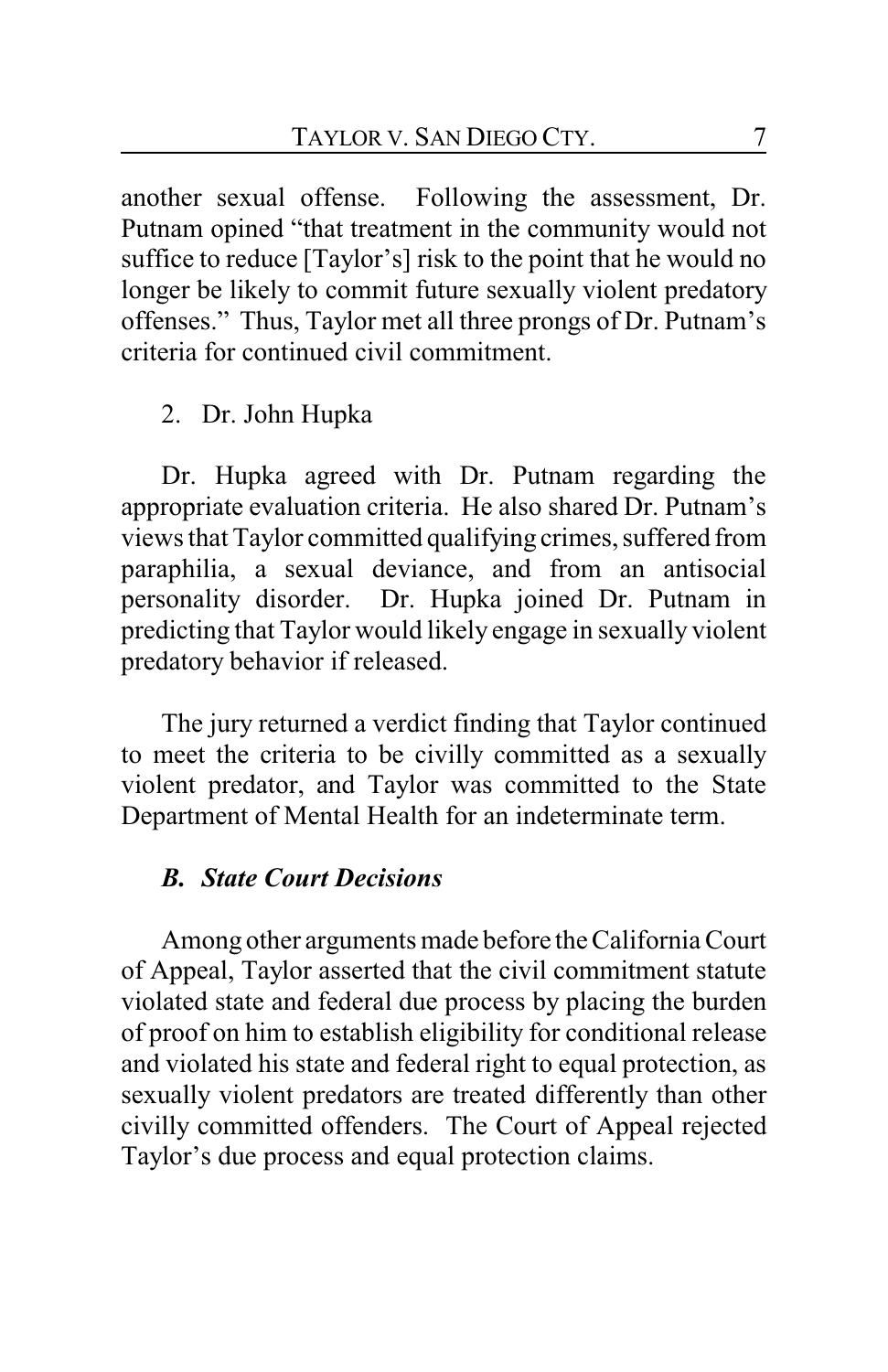After the CaliforniaSupremeCourt declined discretionary review, Taylor filed a habeas petition in federal court.

### *C. Federal Court Decision*

Relying on *Jones v. United States*, 463 U.S. 354, 356–57 (1983) and the state court's findings, the magistrate judge recommended denial of Taylor's due process challenge to the portion of the statute assigning the burden of proof to the petitioner to establish that he no longer qualified as a sexually violent predator. The magistrate judge noted the absence of clearly established federal law prohibiting California from assigning Taylor the burden of proof. Therefore, the magistrate judge found that the state court did not unreasonably apply clearly established federal law.

Citing *Addington v. Texas*, 441 U.S. 418, 431 (1979), the magistrate judge noted that to decide Taylor's equal protection claim, the appropriate inquiry is whether state law treated all similarly situated detainees the same. The magistrate judge mentioned the state appellate court's reliance on *Hubbart v. Knapp*, 379 F.3d 773, 781–82 (9th Cir. 2004). In *Hubbart*, this court determined that the state court reasonably found that sexually violent predators were not denied equal protection when compared to other civilly committed offenders. *See Hubbart*, 379 F.3d at 782. The *Hubbart* panel recognized the distinction between sexually violent predators and mentally disordered offenders, and discerned no conflict with clearly established federal law. *See id.* Further, the *Hubbart* panel determined that even if sexually violent predators were similarly situated to other civilly committed offenders, the sexually violent predator statute was narrowly tailored to further the state's compelling interest in containing sexually violent predators. *See id*. at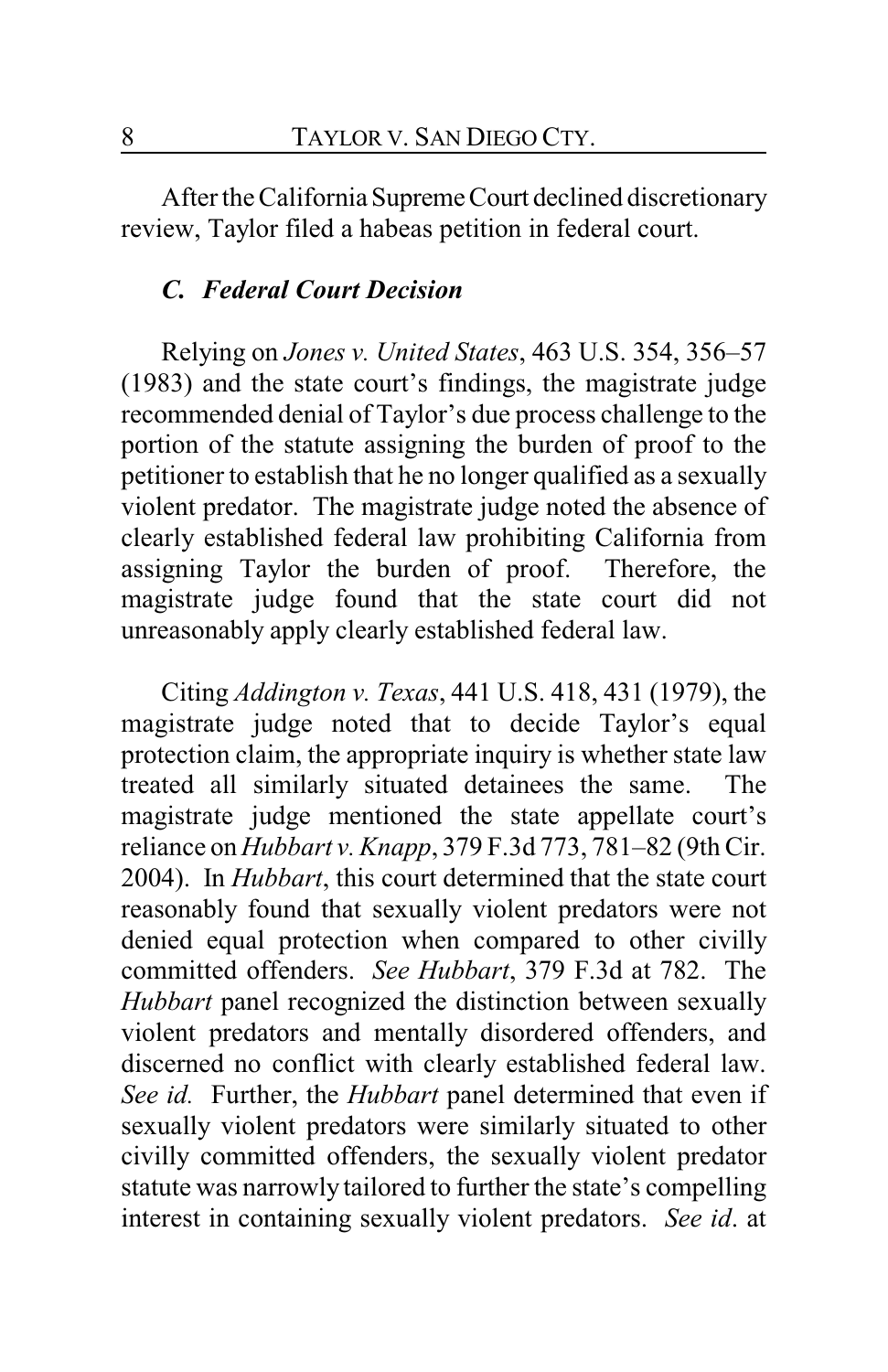781–82. The magistrate judge ultimately determined that the state court decision was not contrary to or an unreasonable application of clearly established federal law. The district court adopted the magistrate judge's findings in their entirety.

This court subsequently granted a certificate of appealability as to the following issues: "1) whether California's SVPA violates the Equal Protection Clause; and 2) whether the SVPA violates the Due Process Clause because it places a burden on the petitioner to prove he is no longer dangerous in order to terminate his detention." (citations omitted).

### *II. STANDARDS OF REVIEW*

Under the Antiterrorism and Effective Death Penalty Act of 1996 (AEDPA), we review the district court's denial of a federal habeas petition *de novo*. *See Hibbler v. Benedetti*, 693 F.3d 1140, 1145–46 (9th Cir. 2012). To prevail, a habeas petitioner must demonstrate that the state court's decision was contrary to or involved an unreasonable application of United States Supreme Court precedent. *See Burt v. Titlow*, 134 S. Ct. 10, 15 (2013). The petitioner must establish that "the state court's ruling on the claim being presented in federal court was so lacking in justification that there was an error . . . beyond any possibility for fairminded disagreement. . . ." *Id*. at 16 (citation omitted). It is not within a federal habeas court's province "to reexamine statecourt determinations on state-law questions. . . ." *Hayes v. Ayers*, 632 F.3d 500, 517 (9th Cir. 2011) (citation omitted). We review the last reasoned decision from the state courts. *See Hibbler*, 693 F.3d at 1146.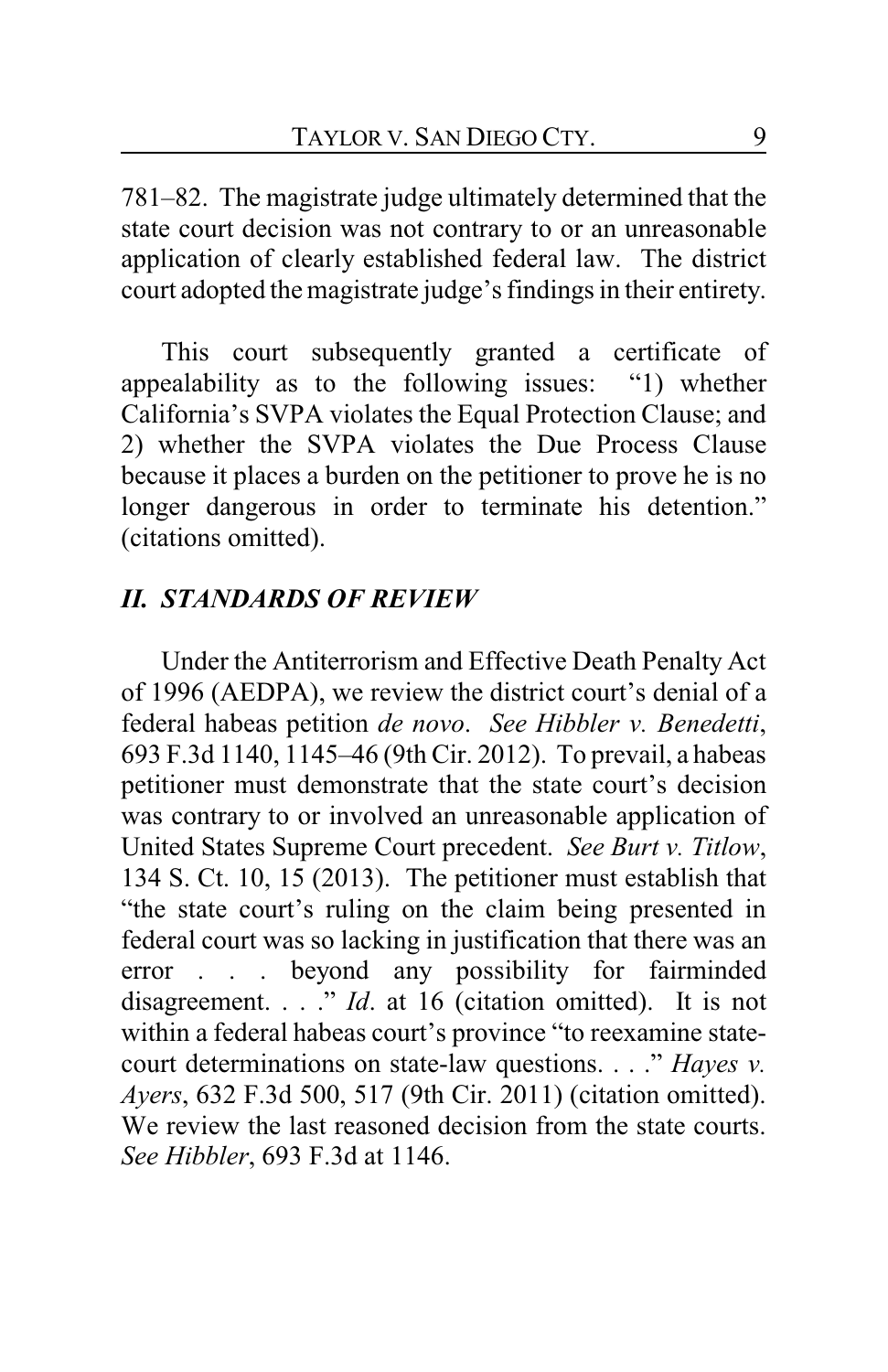# *III. DISCUSSION*

### **A. Equal Protection Claim**

Taylor submits that the state court's denial of his equal protection claim was contrary to *Baxstrom v. Herold*, 383 U.S. 107 (1966). Taylor specifically argues that individuals who are committed under the Lanterman-Petris Short (LPS) Act<sup>2</sup> are similarly situated to those committed under the Sexually Violent Predators Act, yet the former are treated more favorably.

Under the LPS Act, an individual may be involuntarily committed for increasingly longer periods, commencing with an initial detention of 72 hours for evaluation and treatment of a person who is a danger to himself or others or gravely disabled. *See In re Smith*, 178 P.3d 446, 456 (2008). The initial commitment may be extended for 14 days of extensive treatment and an additional 14 days if the individual is suicidal. *See id*. An additional 30-day confinement is available if further intensive treatment is indicated. *See id*. An individual who is determined to be "imminently dangerous" may be involuntarily committed for 180 days "beyond the 14-day period." *Id*. The 180-day commitment requires a showing that an individual:

> as a result of mental disorder or mental defect, presents a demonstrated danger of inflicting substantial physical harm upon others; and must have attempted, inflicted, or made a serious threat of substantial physical harm

**<sup>2</sup>** The Lanterman-Petris Short Act is codified at California Welfare & Institutions Code § 5000, *et seq*.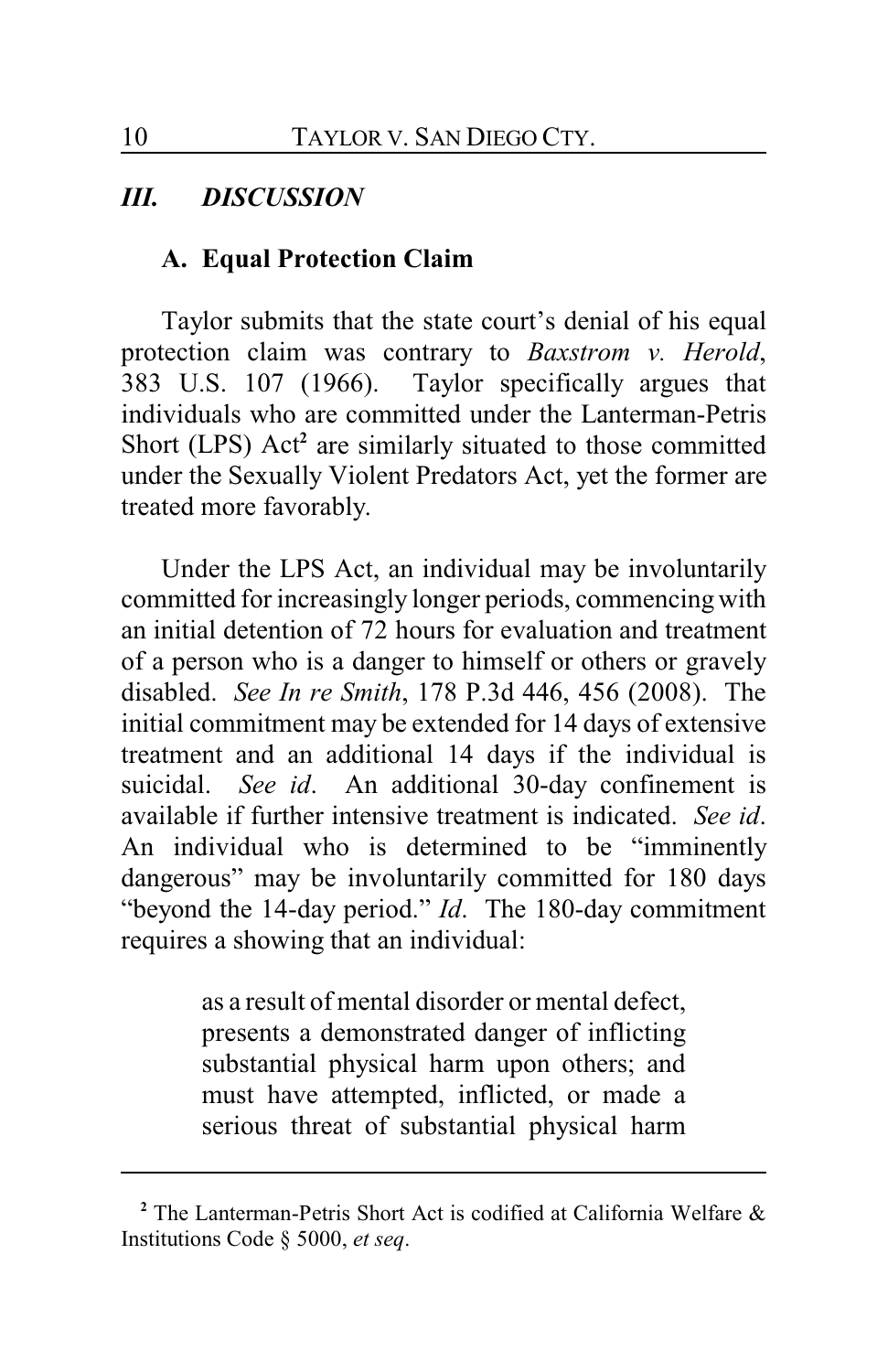upon another . . . that . . . resulted in his being taken into custody, or must have expressed a serious threat of substantial physical harm upon another within seven days of being taken into custody and that threat . . . resulted in his being taken into custody.

*Id.* (citations and internal quotation marks omitted).

Renewable one-year "conservatorships" are provided for in the LPS Act if an individual is "found to be gravely disabled either by being manifestly unable to take care of oneself or being in custody on a criminal charge and found incompetent to stand trial and having a mental disorder causing one to be dangerous to others." *Id*. (citations omitted).

Because those committed under the LPS are subject to one-year renewable periods of detention, rather than the indeterminate detention available under the Sexually Violent Predators Act, Taylor asserts an equal protection claim.

The state counters that the California Supreme Court has affirmed that those detained pursuant to the LPS Act are not similarly situated to sexually violent predators. *See McKee*, 223 P.3d at 580–81; *see also Litmon v. Harris*, 768 F.3d 1237, 1243 (9th Cir. 2014) (concluding that mentally disordered offenders and mentally disordered sex offenders are not similarly situated to sexually violent predators). The state maintains that LPS Act detainees do not pose the same special dangers as sexually violent predators; that sexually violent predators have not demonstrated the capacity to avoid future felonious conduct; and that LPS Act detainees are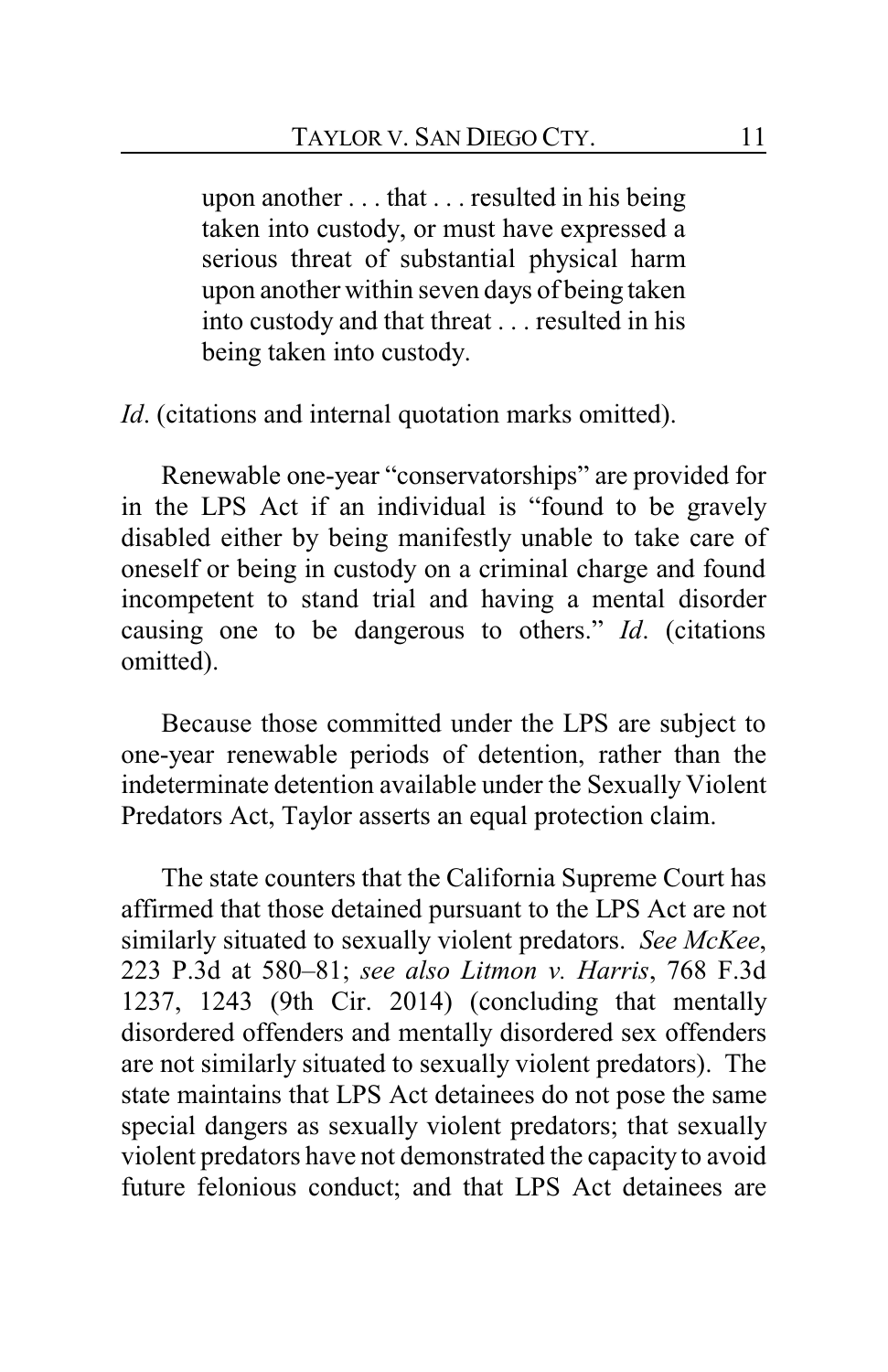gravely disabled and unable to care for themselves, or "so impaired as to be incompetent to stand trial . . ."

The state's argument is more compelling. When conducting an equal protection analysis, we first identify the groups being compared. "The groups must be comprised of similarly situated persons so that the factor motivating the alleged discrimination can be identified. . . ." *Arizona Dream Act Coal. v. Brewer*, 757 F.3d 1053, 1064 (9th Cir. 2014) (citation omitted). While the group members may differ in some respects, they must be similar in the respects pertinent to the State's policy. *See id*.

Although both sexually violent predators and LPS Act detainees are civilly detained, that is where the similarity ends in respect to California's policy concerns. California has enacted a detailed statutoryscheme distinguishing the two classifications of mentally ill individuals. *Cf.* W&I  $§ 6600(a)–(h)<sup>3</sup>$ ; W&I § 5008 (defining the prospective committed individual as suffering from a "mental health disorder").

Taylor's reliance on *Baxstrom* is misplaced. *Baxstrom* involved a statutory scheme in which mentally ill prisoners were transferred to civil commitment upon the expiration of their sentences without a jury trial to demonstrate whether confinement was still warranted. *See Baxstrom*, 383 U.S. at

**<sup>3</sup>** *See, e.g.*, W&I § 6600(a)(1): "Sexually violent predator means a person who has been convicted of a sexually violent offense against one or more victims *and* who has a diagnosed mental disorder that makes the person a danger to the health and safety of others in that it is likely that he or she will engage in sexually violent criminal behavior." (internal quotation marks omitted) (emphasis added).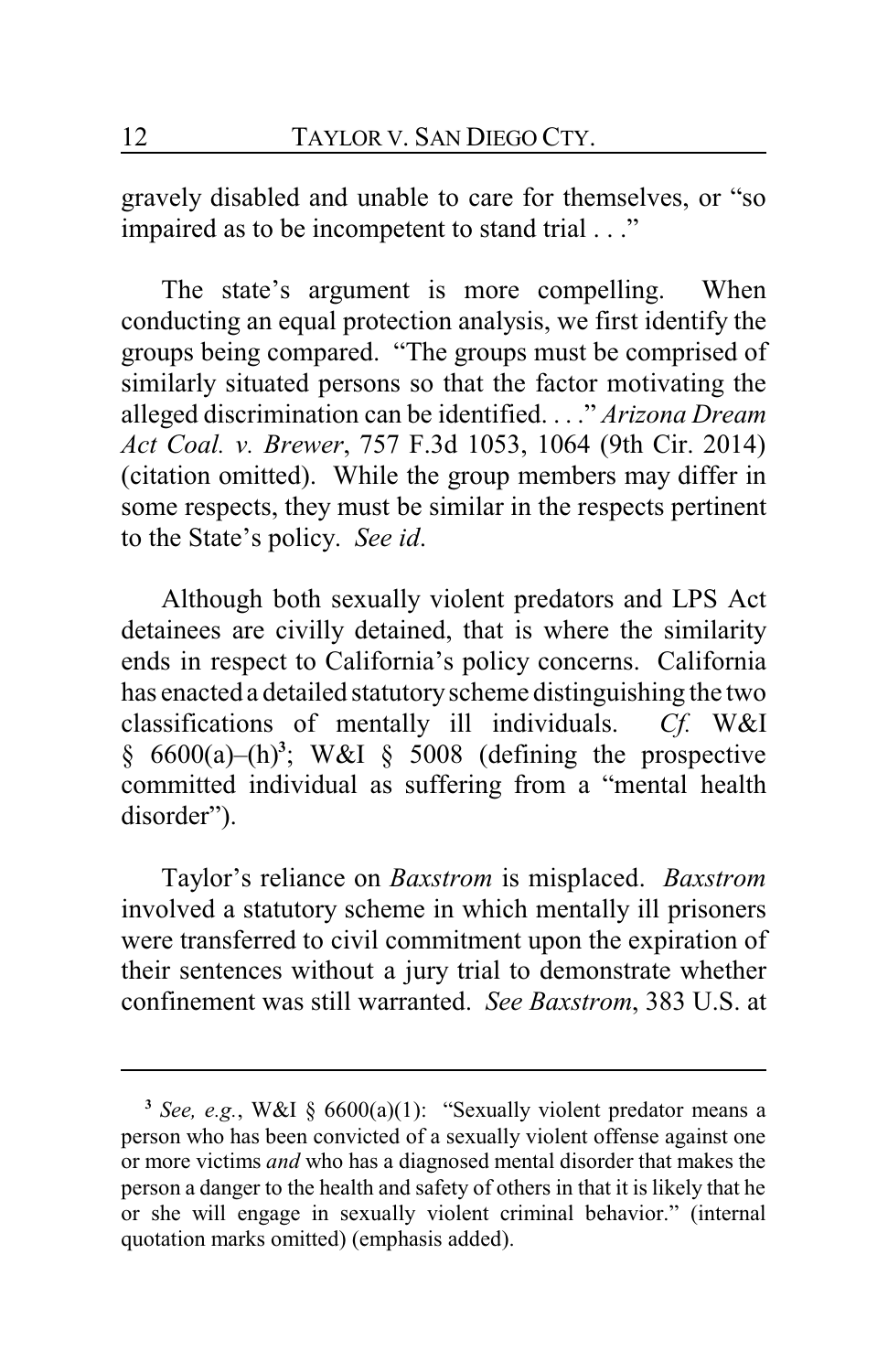111–13. All other mentally ill individuals were afforded a jury trial "of the question of their sanity." *Id.* at 111. The Supreme Court held that, having made a jury trial available on the issue of sanity, the state could not arbitrarily withhold a jury trial from some mentally ill persons. There was no basis for distinguishing mentally ill persons nearing the end of a prison term from other mentally ill persons in terms of "the opportunity to show whether a person is mentally ill at all." *Id*. This reasoning is inapplicable to Taylor's situation. Under California's statutory scheme, Taylor had the same opportunity as all other civilly committed persons to challenge the petition seeking his commitment. *See* W&I § 6604.

Taylor's reliance on *Jackson v. Indiana*, 406 U.S. 715 (1972) is similarly unavailing. In *Jackson*, the petitioner demonstrated mental defectiveness and had *pending* criminal charges filed against him when the trial court civilly committed him until he was certified as sane. *See* 406 U.S. at 717–19. Given Jackson's condition and the dim prognosis from the two treating psychologists, he was unlikely to ever be deemed competent to stand trial. *See id*. at 718–19. Under these circumstances, the Supreme Court determined that "subjecting Jackson to a more lenient commitment standard and to a more stringent standard of release than those generally applicable to all others not charged with offenses, and by thus condemning him in effect to permanent institutionalization without the showing required for commitment or the opportunity for release" under other statutory provisions violated the Equal Protection Clause. *Id*. at 730.

Unlike the facts in *Jackson*, the Sexually Violent Predator Act does not create a capricious custody scheme in violation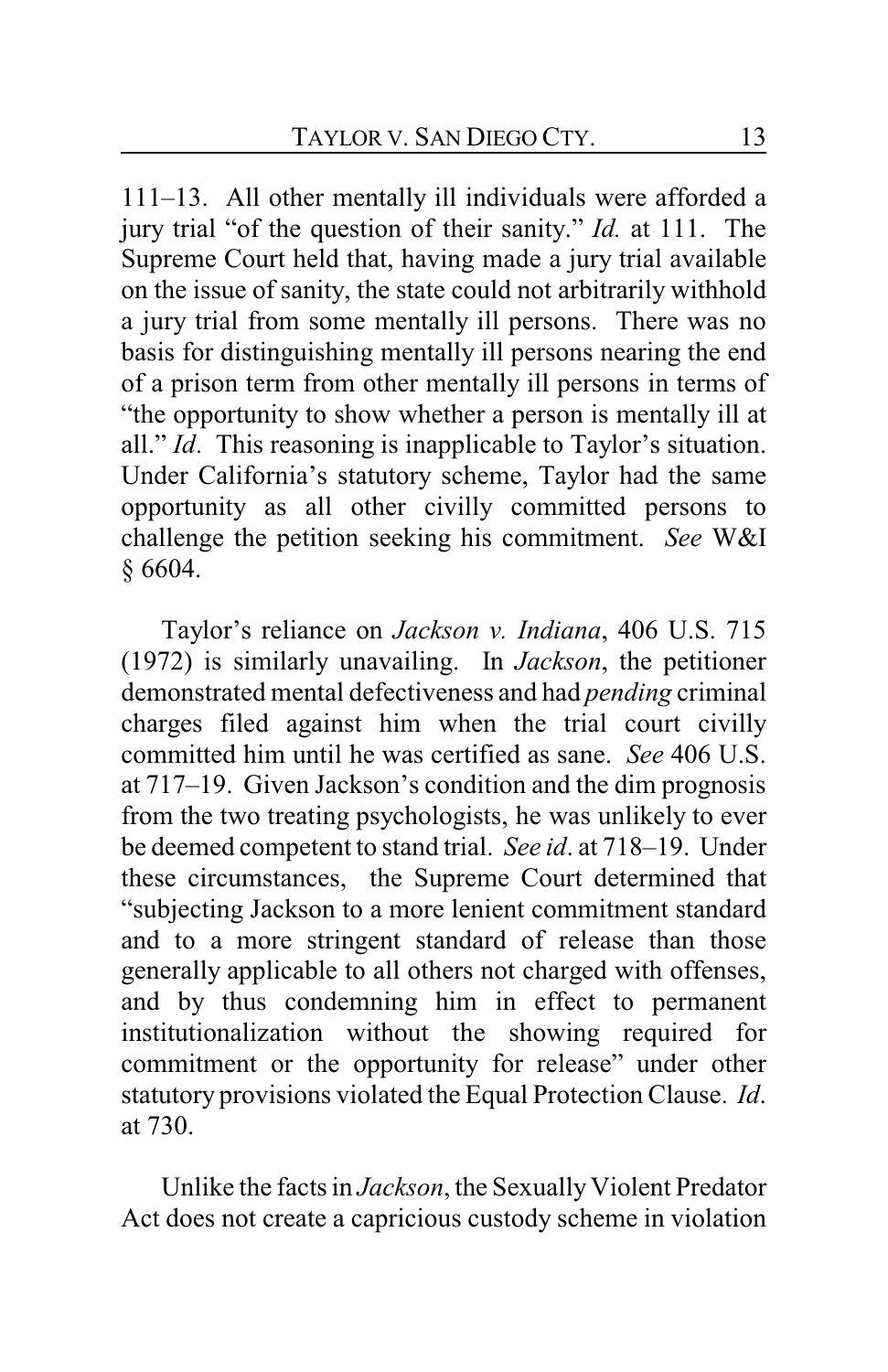of equal protection tenets. Sexually violent predators are only designated as such after: 1) two psychologists and/or psychiatrists evaluate the individual to determine if he has committed a sexually violent crime and otherwise meets the sexually violent predator criteria, including likelihood of reoffending; 2) the state files a petition for civil commitment; 3) there is a probable cause hearing to determine whether the petition allegations are true beyond a reasonable doubt; and 4) a jury renders a verdict finding beyond a reasonable doubt that the accused meets the statutory definition of a sexually violent predator. *See* W&I §§ 6601(d)–(i); 6603(a). All of these conditions were met for Taylor. Most importantly, just as with other civilly committed detainees, Taylor has an opportunity for release. *See id*. at §§ 6604.9(d)–(f); 6605(a)–(c); *see also* 6608(a)–(k).

California's expressed legislative policy is to protect the public from the increased danger posed by sexually violent predators. *See Litmon*, 768 F.3d at 1242. Considering this policy, both we and the state of California have recognized that sexually violent predators are not similarly situated to other civilly committed individuals. *See id.* at 1243; *see also McKee*, 223 P.3d at 581 (noting that "those who are reasonably determined to represent a greater danger may be treated differently").

We are not persuaded by Taylor's attempt to distinguish *Hubbart* because that case involved a pre-Proposition 83 version of the Sexually Violent Predator Act. Both the former and current versions of the statute contain virtually identical definitions of a sexually violent predator and both versions aim to identify, treat and detain those individuals identified under the statute. *See* W&I § 6600(a)(1) (2005); *see also* W&I §§ 6600(a)(1) (2006). Therefore, our ruling in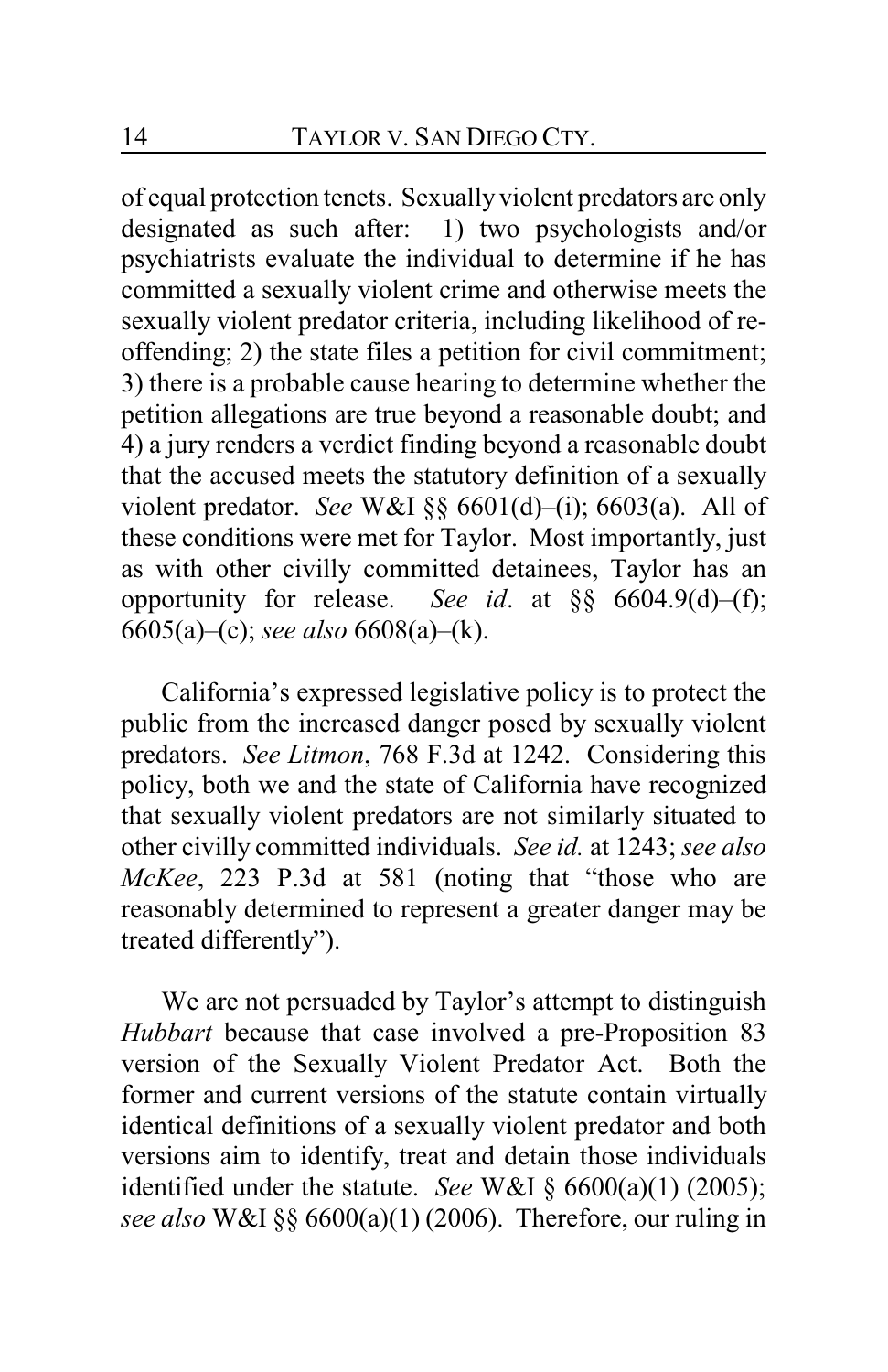*Hubbart* remains the law of the circuit. *See United States v. Hieng*, 679 F.3d 1131, 1139 (9th Cir. 2012). In any event, we have made the same ruling post-Proposition 83. *See Litmon*, 768 F.3d at 1243 (holding that sexually violent predators are not similarly situated to other civil detainees).

Taylor also suggests that we should employ the more expansive California equal protection analysis. But we are not bound by state law when deciding an issue raised under the United States Constitution. *See Slovik v. Yates*, 556 F.3d 747, 753 n.6 (9th Cir. 2009).

In sum, the California Court of Appeal did not unreasonablyapply clearlyestablished federal law to Taylor's equal protection claim by determining that sexually violent predators are not similarly situated to other civilly committed offenders. *See Seeboth v. Allenby*, 789 F.3d 1099, 1105–06 (9th Cir. 2015) (so holding and similarly rejecting petitioner's reliance on *Baxstrom*).

# **B. Due Process Claim**

Taylor contends that the California Court of Appeal decision rested on an unreasonable application of *Addington* and *Jones*. He submits that "*Jones* expressly did *not* approve release proceedings that shifted the burden to the committed individual . . ." He further contends that under *Addington*, 441 U.S. at 432–33, the Due Process Clause compels a showing by the state through clear and convincing evidence that the committed individual is both mentally ill and dangerous. Specifically, Taylor posits that the Sexually Violent Predator Act impermissibly shifts the burden of proof, requiring a committed sexually violent predator to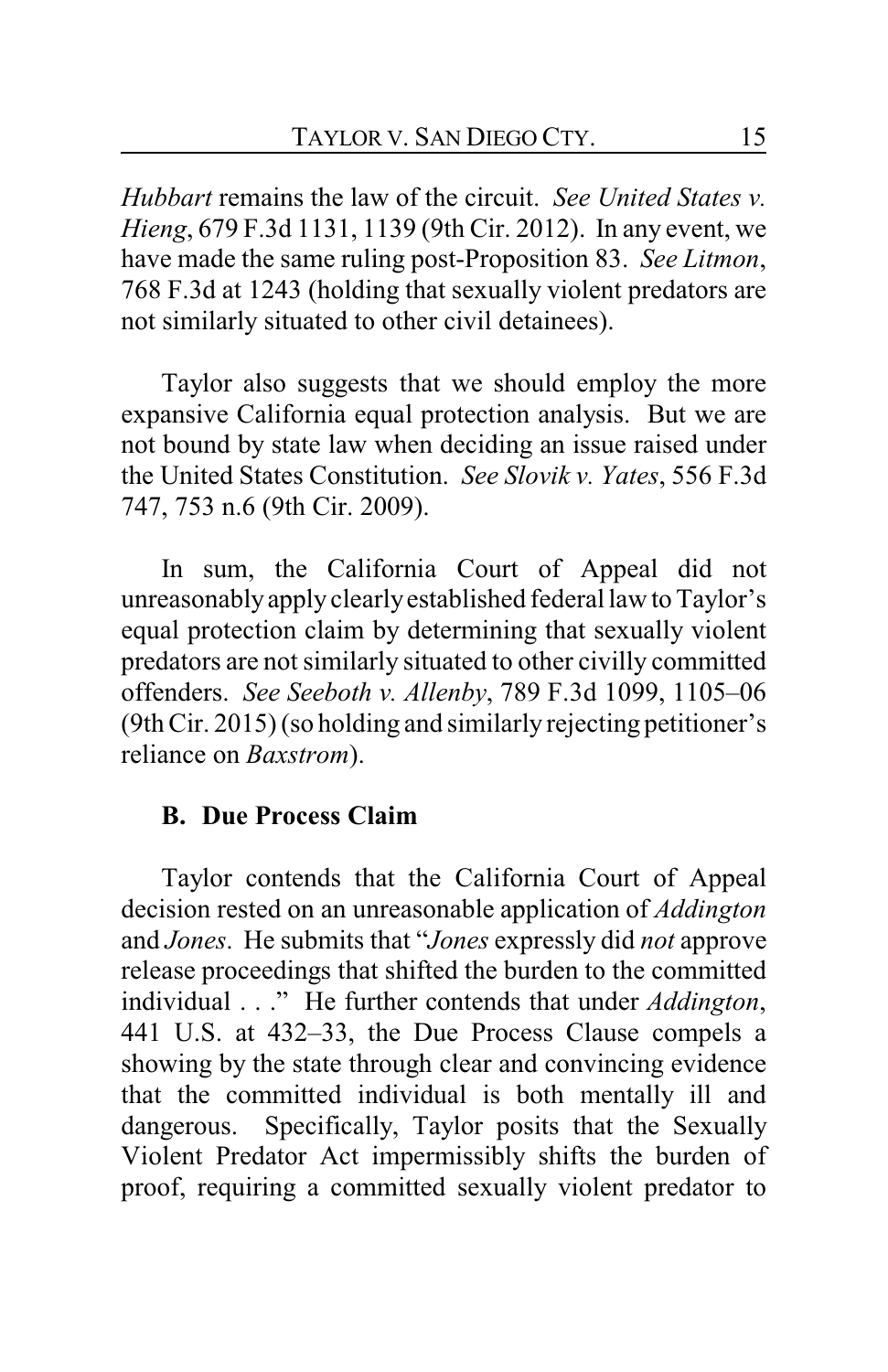prove by a preponderance of the evidence that he no longer meets the statutory definition of a sexual predator.

The state counters that Taylor's due process challenge must fail because no Supreme Court precedent prohibited amendments to the Sexually Violent Predator Act to change the burden to the detainee to establish the right to release.

Due process is a flexible standard requiring such "procedural protections as the particular situation demands[.]" *Wilkinson v. Austin*, 545 U.S. 209, 224 (2005) (citation omitted). The California Court of Appeal determined that in *Jones*, the United States Supreme Court "implicitly approved a review procedure similar to the one" used in Taylor's proceedings. The Court of Appeal noted that the *Jones* statutory scheme provided several alternatives for the detainee to seek release. As in the Sexually Violent Predator Act, under the procedure at issue in *Jones*, the detainee was entitled to a judicial hearing to determine eligibility for release, where he was required to prove by a preponderance of the evidence that he was no longer mentally ill or dangerous. In the alternative, he could obtain a certificate of recovery from the requisite state agency. *See Jones*, 463 U.S. at 356–57. The presence of these procedural safeguards persuaded the Supreme Court that the statutory scheme was constitutionally permissible. In similar fashion, and as described, the Sexually Violent Predator Act also provides several mechanisms through which a petitioner may terminate his indefinite term of confinement. Contrary to Taylor's argument, the California Court of Appeal reasonably relied on the Supreme Court's rationale in *Jones* as clearly established federal law.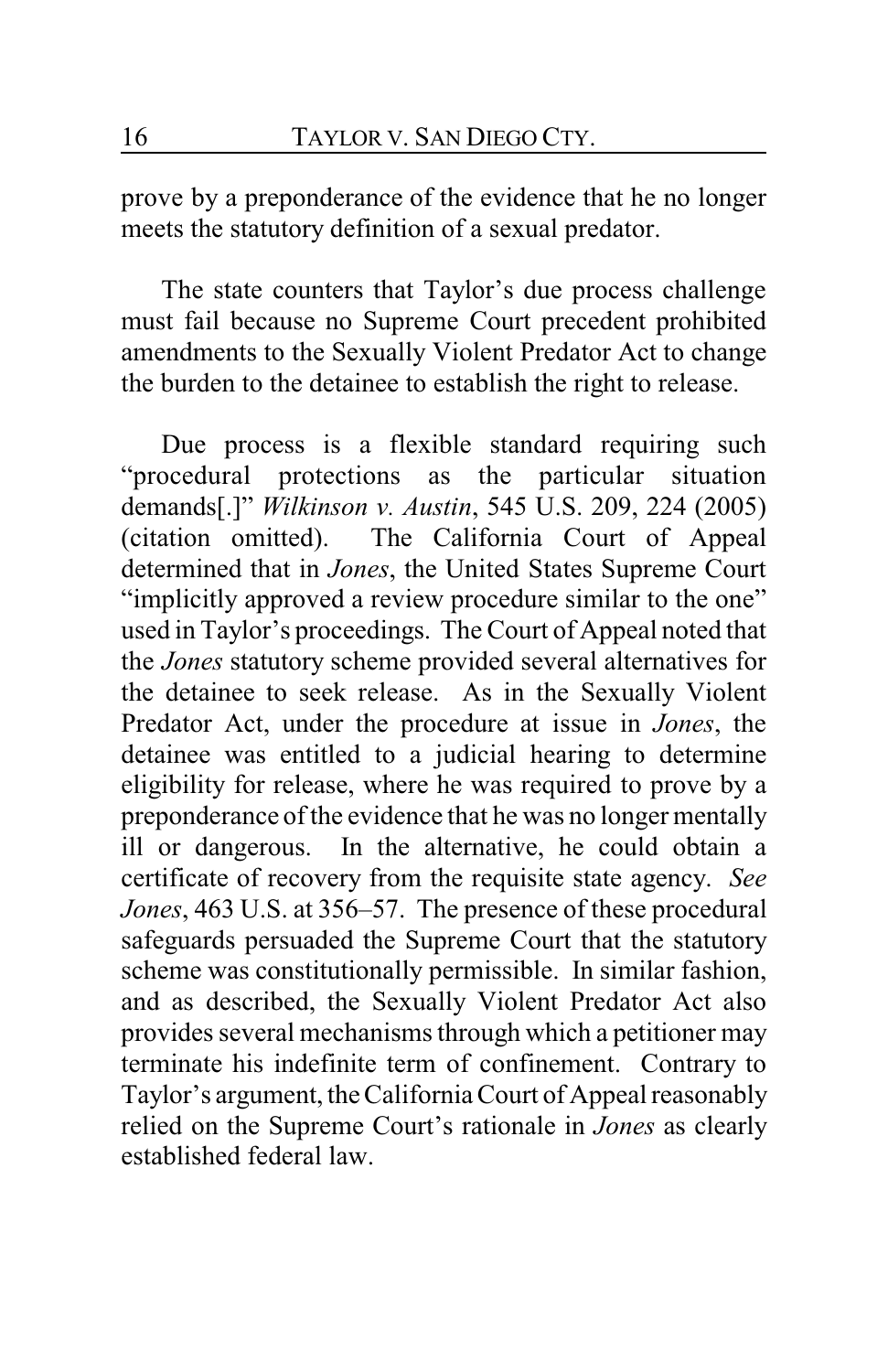*Addington* is not clearly established federal law on the issue of re-commitment procedures because *Addington* addressed only the state's burden of proof for *initial* commitment. *See* 441 U.S. at 432–33. Therefore, it cannot be fairly said that the holding in *Addington* approving a clear and convincing standard of proof as constitutionally permissible applies in the context of a re-commitment. Taylor urges us to extend the holding of *Addington* to the recommitment process. However, the Supreme Court has recently clarified that a state court is not required to extend the holding of a Supreme Court case to avoid unreasonably applying federal law. *See White v. Woodall*, 134 S. Ct. 1697, 1706 (2014).

*Foucha v. Louisiana*, 504 U.S. 71 (1992), does not constitute clearly established law either. In *Foucha*, the defendant was insane and dangerous at the time of his conviction; he was found not guilty by reason of insanity. *See id*. at 74, 76. However, the defendant was not mentally ill at the time of his commitment. *See id*. at 78. The Supreme Court determined that the Louisiana statute failed to provide fair and reasonable procedures because Foucha's continued confinement was on the basis of dangerousness alone. *See id*. at 85–86. To pass constitutional muster, a civil confinement statute must commit an offender based on a finding of dangerousness *and* of a present mental illness. *See id*. at 86.

Unlike in *Foucha*, Taylor was not confined based solely on a finding of dangerousness. Moreover, as noted above, fair and reasonable procedures and safeguards exist to ensure that a sexually violent predator is confined only as long as the person is mentally ill *and* dangerous. *See* W&I § 6600(a)(1).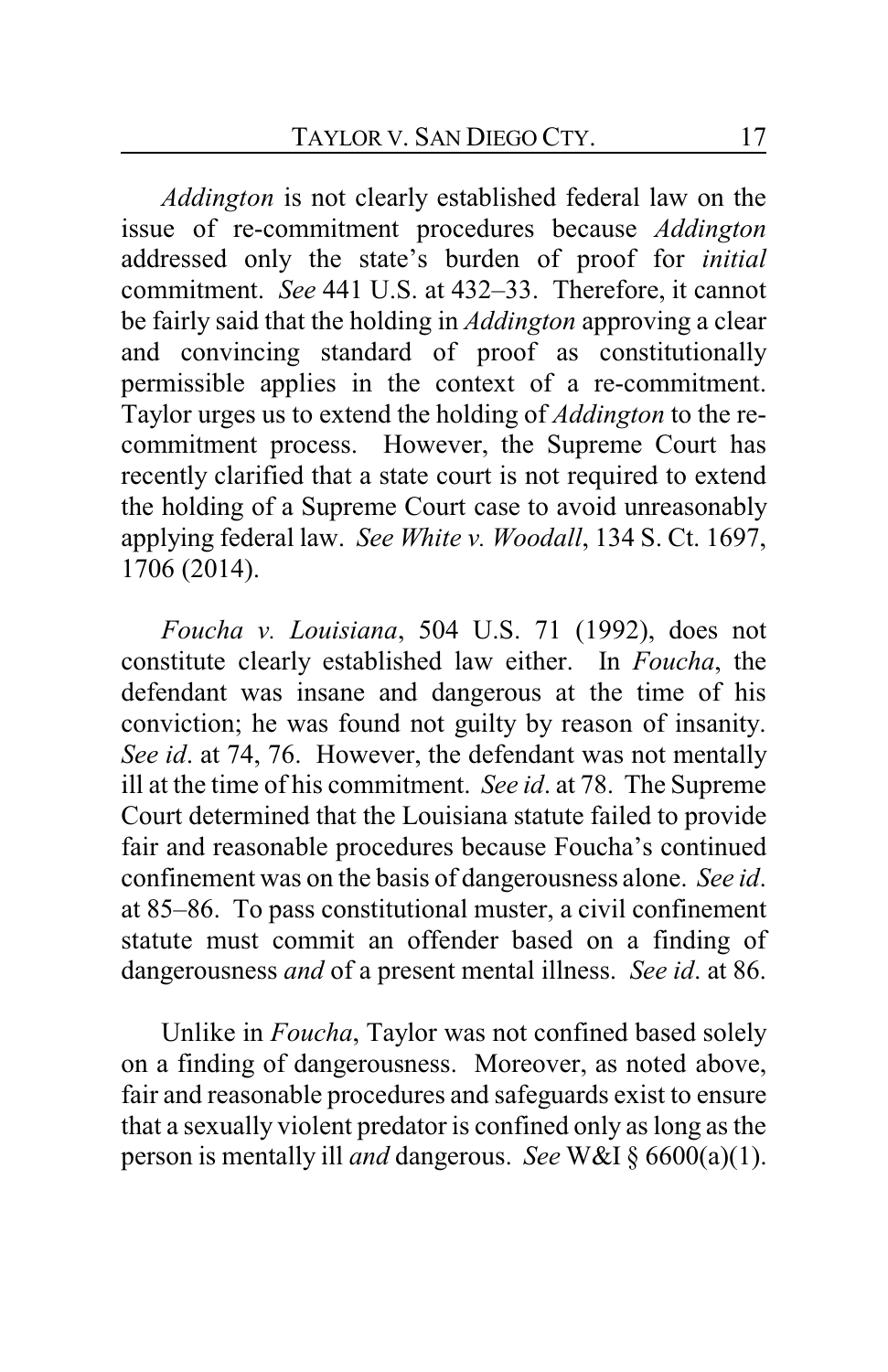Importantly, the Supreme Court has not definitively addressed the constitutionality of release procedures that place the burden of proof upon the individual challenging continued commitment. *Cf. Addington*, 441 U.S. at 432–33 (addressing initial commitment procedures). In this circumstance, where there is no clearly established federal law, the state court decision cannot be deemed unreasonable. *See Glebe v. Frost*, 135 S. Ct. 429, 431 (2014).

Finally, neither *Addington*, *Jones*, nor *Foucha* were decided under the AEDPA standard. Accordingly, they offer no guidance for habeas review under the AEDPA. *See Cullen v. Pinholster*, 131 S. Ct. 1388, 1410–11 (2011); *Harrington v. Richter*, 562 U.S. 86, 101 (2011). As with his equal protection claim, we conclude that the state court's denial of Taylor's due process claim was not contrary to or an unreasonable application of clearly established federal law.

# *IV. CONCLUSION*

Sexually violent predators are in a special category of civilly committed offenders because they have a demonstrated sexually violent criminal history and are mentally ill, thereby portending the likelihood of future sexually violent behavior. Given the nature of the harm they represent to themselves and the community, the state has an elevated interest in ensuring that they are identified, treated, and detained for as long as they meet the sexually violent predator criteria. Because sexually violent predators are not similarly situated to other categories of mentally impaired detainees, the California Court of Appeal's denial of Taylor's equal protection claim was not contrary to or an unreasonable application of federal law.